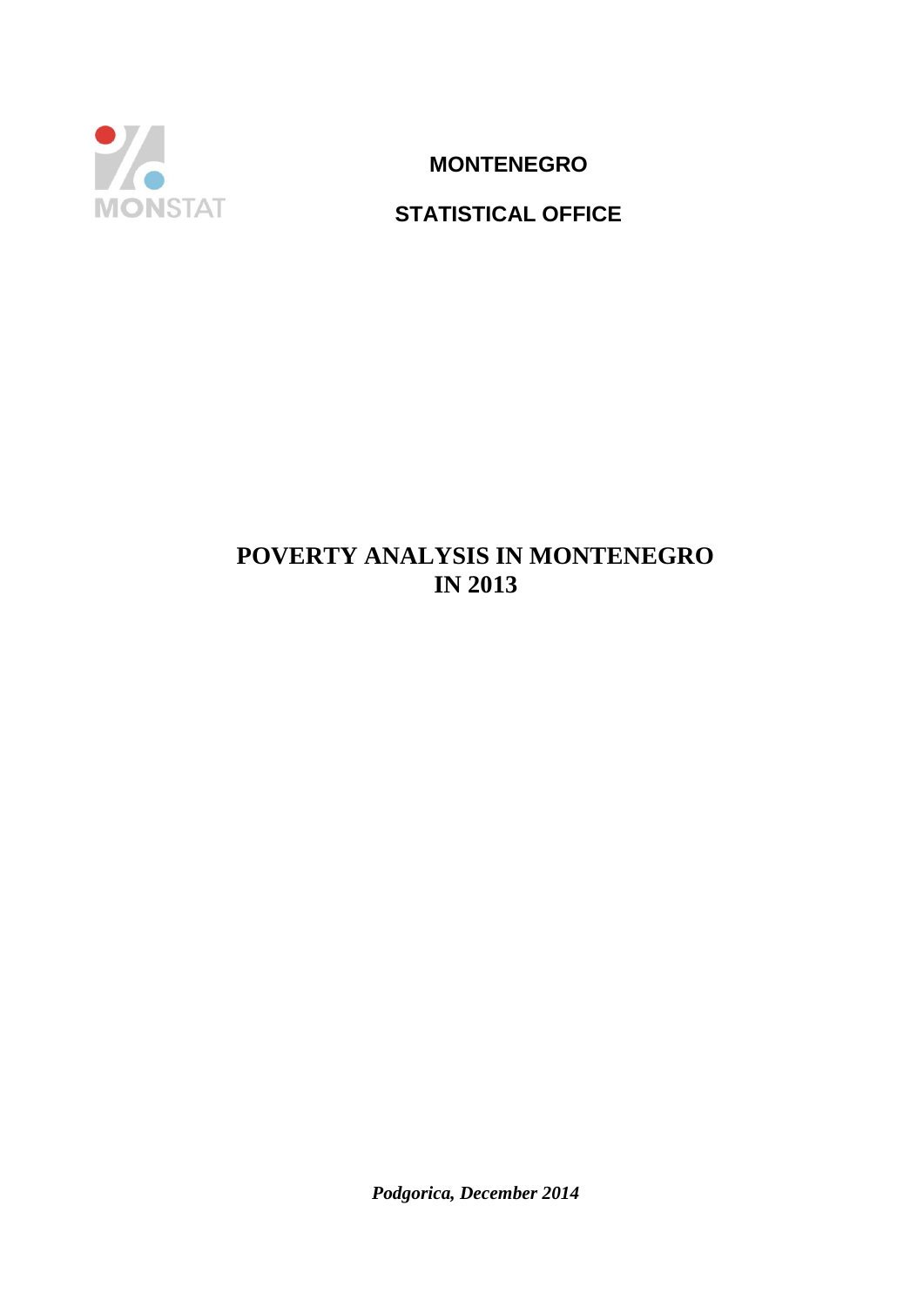#### **CONTENT**

| ANNEX 3: SENSIBILITY OF ESTIMATION OF POVERTY ON SELECTION OF POVERTY LINE 18 |  |
|-------------------------------------------------------------------------------|--|

#### **Tables and figures**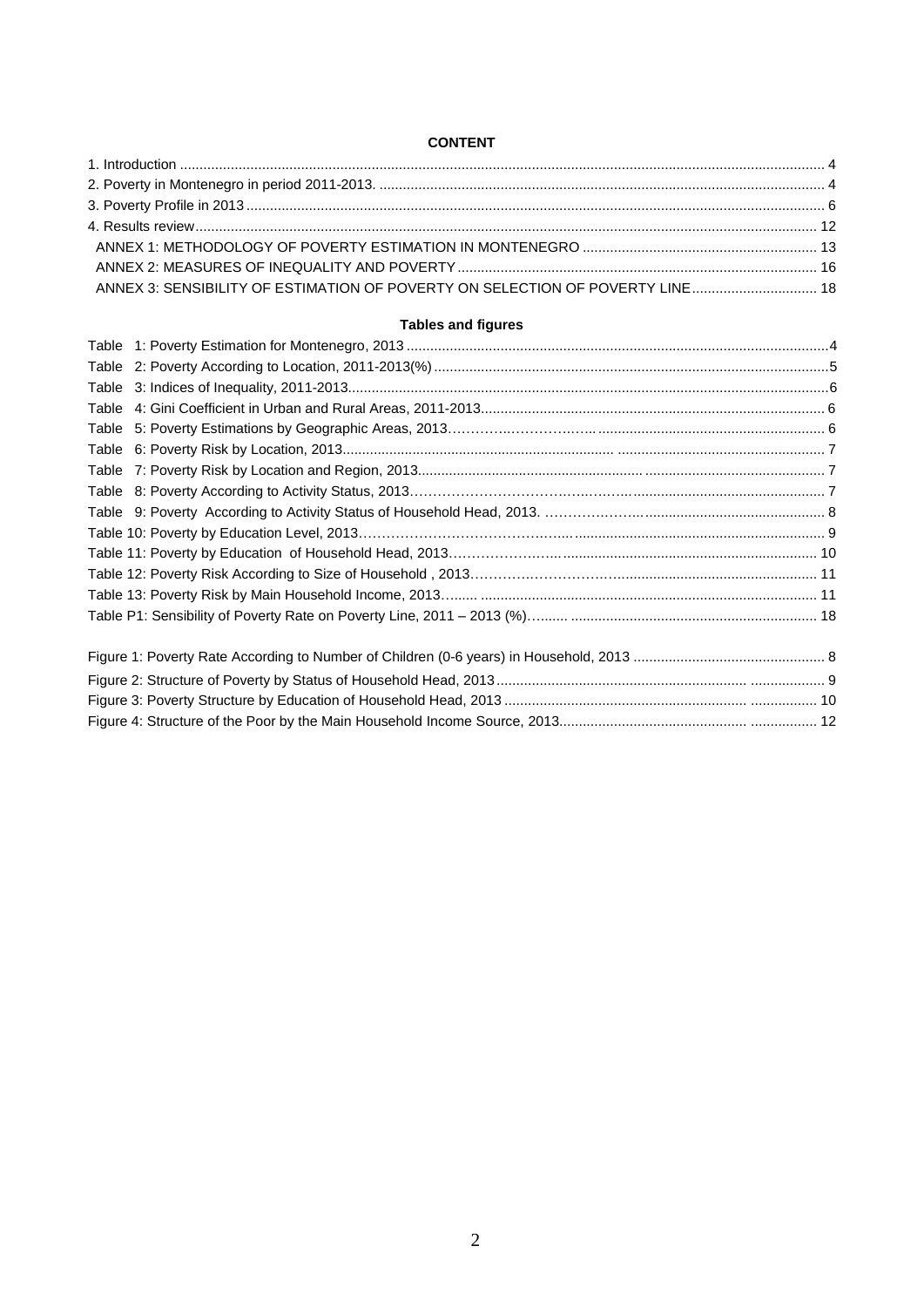# **1. Introduction**

Statistical Office of Montenegro – MONSTAT has published for the first time in 2008 results of the poverty analysis for 2005 and 2006 in cooperation with World Bank and with support of Ministry of Health, Labor and Social Welfare. In this publication there are presented results of poverty analysis in Montenegro for 2013 with presentation of basic trends for period 2011-2013.

Poverty estimations are based on national absolute poverty line which was made according to the methodology recommended by World Bank. In the period 2006-2013 for estimations the same methods and procedures are used that provides good comparison of results over the time and observation of the main poverty trends.

Main data source for estimation of poverty in the observed period is Household Budget Survey which is regularly done on annual basis by MONSTAT. Main indicator of living standard it was selected consumption of household. In order to have better comparison of standards by household it was done correction for differences in household size by using of modified OECD scale and correction for regional differences in price level.

# **2. Poverty in Montenegro in period 2011 - 2013**

Absolute poverty line for Montenegro in 2013 was  $\epsilon$ 186.45 per equivalent adult, which is approximately  $64$  more than in 2012. In 2013 8.6% of the population had equivalent consumption below the absolute poverty line.

|                                                                                   | 2011   | 2012   | 2013   | <b>Change</b><br>2012-2013 |
|-----------------------------------------------------------------------------------|--------|--------|--------|----------------------------|
| National absolute poverty line (in $\epsilon$ , monthly,<br>per adult equivalent) | 175.25 | 182.43 | 186.45 | 4.02                       |
| Poverty rate $(\% )$                                                              | 9.3    | 11.3   | 8.6    | $-2.7$                     |
| Poverty gap $(\%)$                                                                | 2.0    | 2.8    | 2.4    | $-0.4$                     |
| Poverty severity (%)                                                              | 0.7    | 1.4    | 1.1    | $-0.3$                     |

**Table 1: Poverty Estimation for Montenegro, 2013**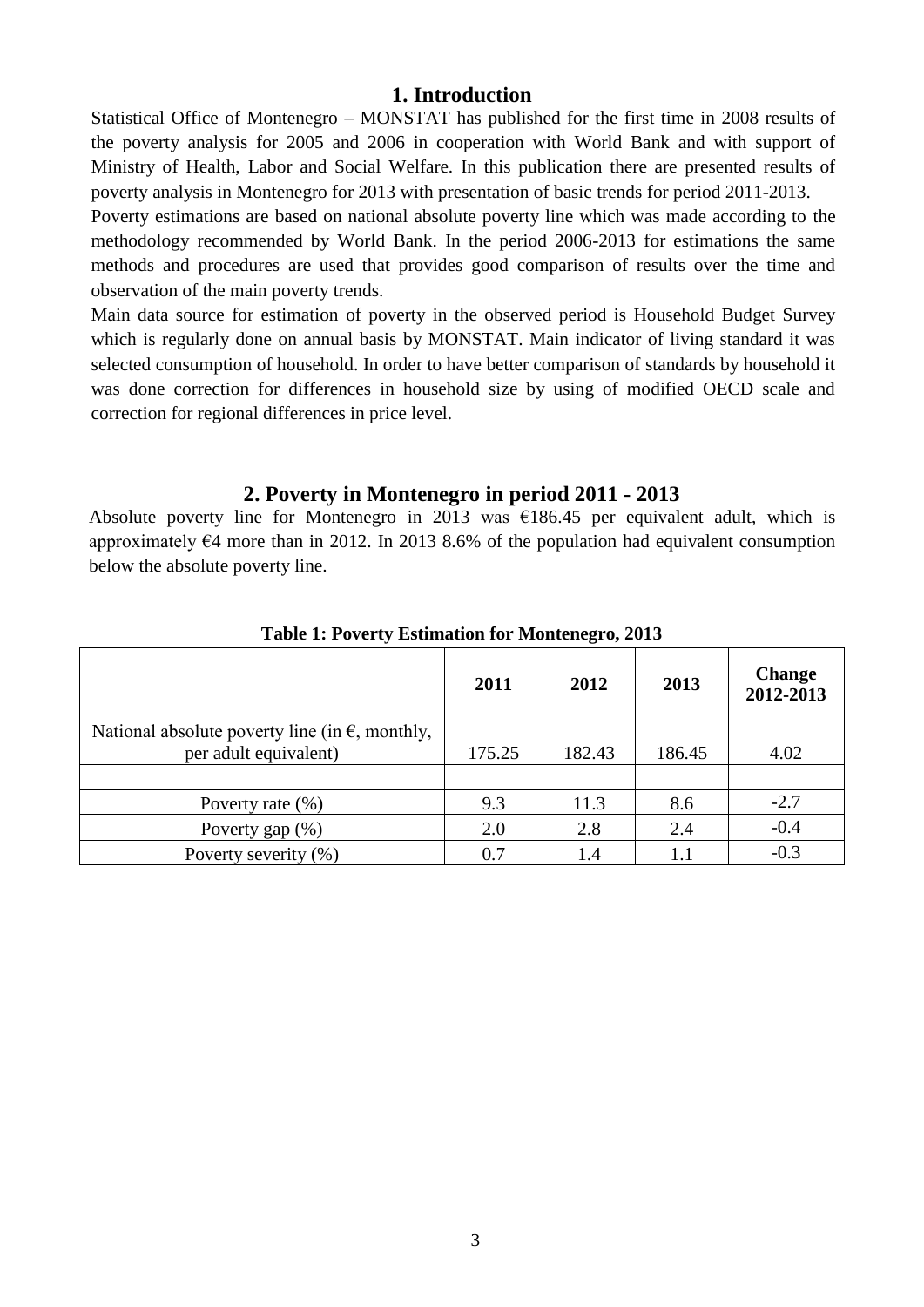Total poverty rate in 2013 is decreased, while depth and severity were also decreased (Table 1). Portion of persons in the poverty was decreased from 11.3% in 2012 to 8.6% in 2013. The available indicators of trends in average earnings and consumption show in 2013 that the decrease of poverty rate expected the results of these economic trends<sup>1</sup>. Poverty gap, as an indicator of the depth of poverty, decreased from 2.8% in 2012 to 2.4% in 2013. Poverty gap is the product of poverty rate and the average deviation of consumption of the poor from the poverty line, presented as a percentage of poverty line<sup>2</sup>.

Data on poverty gap from 2.4% in 2013 says that for escaping from poverty of all the poor society should provide means amounting 2.4% from poverty line per each citizen and afterwards that sum to allocate to the every poor in the exact amount which is needed so that their total consumption reach poverty line. Poverty severity is also decreasing, and it amounted 1.1% in 2013. Poverty severity also has relative deviation of the consumption of the poor from poverty line but it takes into consideration inequality among the poor because bigger weight in calculation is given to the poorest people, i.e. to those whose consumption is further than poverty line.

In 2013 poverty decreased in urban and in rural areas. Observing urban areas, poverty rate was 7.9 % in 2013, while in 2012 it was 8.1%, in other words the rate was decreased for 0.2 percentage points (Table 2). In rural areas the minimum poverty rate was in 2013 (9.7%), while in 2012 was 18. 1%. In 2013 compared to 2012 poverty rate in rural areas decreased for 8.4 percentage points and it was 9.7%.

Rural population has much higher poverty risk in comparison with urban population. Depth and severity of poverty is higher in urban areas.

|             | <b>Poverty rate</b> |      | Poverty gap |      | <b>Poverty severity</b> |      |      |      |      |
|-------------|---------------------|------|-------------|------|-------------------------|------|------|------|------|
|             | 2011                | 2012 | 2013        | 2011 | 2012                    | 2013 | 2011 | 2012 | 2013 |
| Urban areas | 4.4                 | 8.1  | 7.9         | 1.0  | 2.7                     | 2.9  | 0.4  | 1.6  | 1.5  |
| Rural areas | 18.4                | 18.1 | 9.7         | 3.8  | 3.1                     | 1.5  | 1.1  | 0.9  | 0.4  |

**Table 2: Poverty According to Location, 2011-2013 (%)**

Between 2012 and 2013 it was increased a share of 20% of the poorest population in total consumption from 8.5% on 8.7% (Table 3). Therewith, 20% of the richest increased their share in the total consumption distribution, from 37.1% to 37.5%. In 2013, 20% of the richest people had consumption which was for 4.3 times bigger than consumption of 20% of the poorest citizens. Gini coefficient confirms decrease of inequality in Montenegro in 2013. The coefficient decreased from 26.5% to 26.2%.

**<sup>.</sup>**  $1$  Real growth of GDP in 2013 is 3.3%, while real average earnings without taxes and contributions decreased by 3.8%. Total personal consumption (according to HBS monthly, average in households) decreased by 2.6 %, while consumer prices were 2.2 %.

 $2^{2}$  For short description of poverty measures and their interpretation see annexes at the end of the study.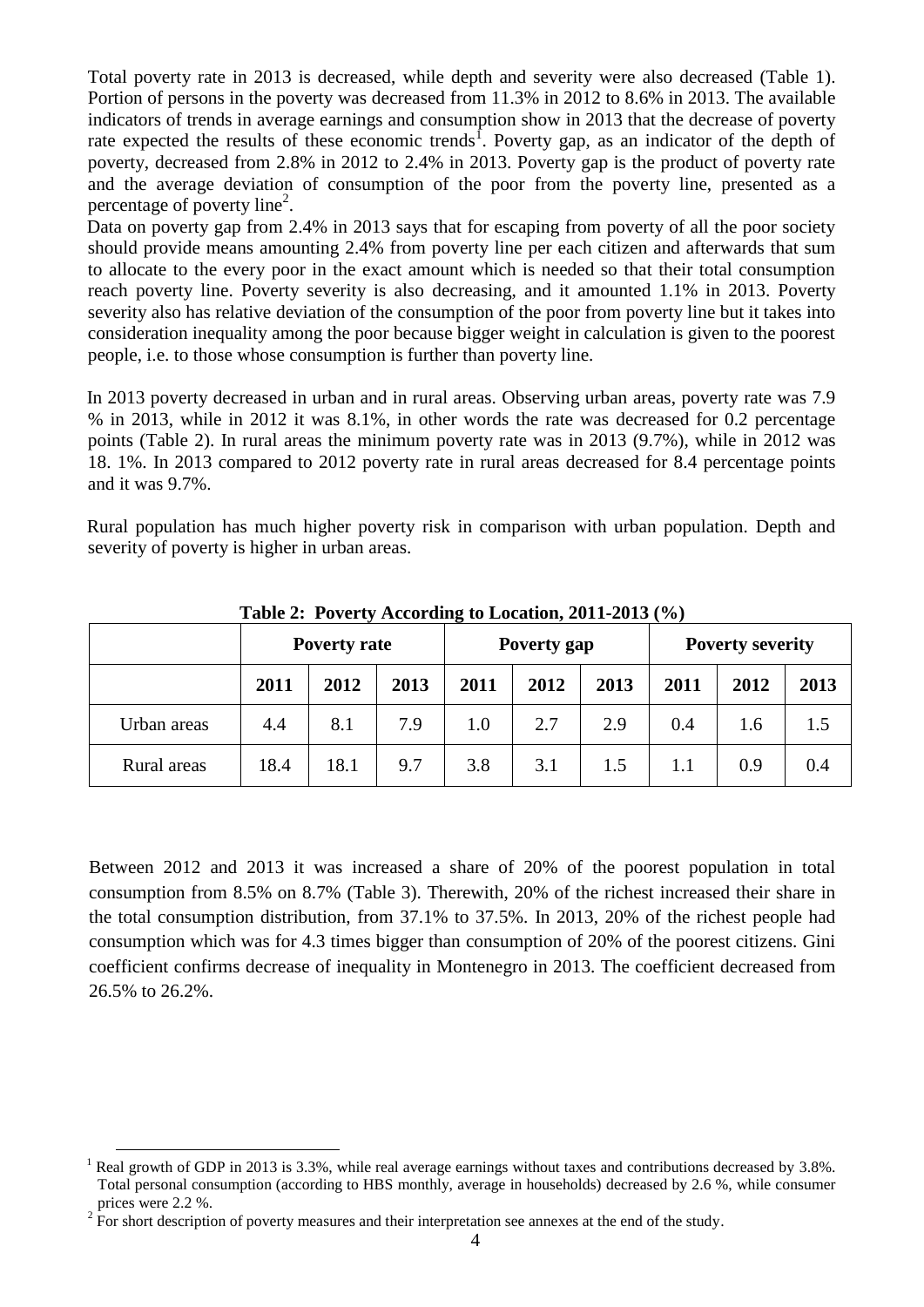|                                                     | 2011  | 2012  | 2013  |
|-----------------------------------------------------|-------|-------|-------|
| Share in total consumption of the poorest 20% (S20) | 8.9%  | 8.5%  | 8.7%  |
| Share in total consumption of the richest 20% (S80) | 36.5% | 37.1% | 37.5% |
| Relation of quintal shares (S80/S20)                | 4.1   | 4.3   | 4.3   |
|                                                     |       |       |       |
| Gini coefficient                                    | 25.9% | 26.5% | 26.2% |

**Table 3: Indices of Inequality, 2011-2013**

Gini coefficient shows that in rural areas came to decrease of inequality in 2013 compared to 2012 (Table 4), thus Gini coefficient decreased from 26.3% to 23.5%. In 2013 there was an increase of inequality in urban areas, Gini coefficient increased from 25.7% to 26.8%. Gini coefficient in 2013 was higher in urban than in rural areas.

### **Table 4: Gini Coefficient in Urban and Rural Areas, 2011-2013**

|             | 2011  | 2012  | 2013  |
|-------------|-------|-------|-------|
| Urban areas | 24.6% | 25.7% | .8%   |
| Rural areas | 24.2% | 26.3% | 23.5% |

# **3. Poverty Profile in 2013**

There are significant differences in the extent of poverty in the region between the North and other parts of the country. Table 5 shows that the poverty rate in North region is almost three times higher than poverty rate in Southern region. Poverty rate in North region was 10.3% in 2013. In that region there is 25.0% of the total population of Montenegro, but there is also 30.1% of all the poor. Poverty rate in Central region is 10.3%, and in South 3.8%.

| <b>Regions</b> | <b>Poverty rate</b> | <b>Relative poverty risk</b> | Share of the poor | <b>Share of total</b><br>population |
|----------------|---------------------|------------------------------|-------------------|-------------------------------------|
| North          | 10.3%               | 1.20                         | 30.1%             | 25.0%                               |
| Center         | 10.3%               | 1.20                         | 58.1%             | 48.3%                               |
| South          | 3.8%                | 0.44                         | 11.8%             | 26.6%                               |

**Table 5: Poverty Estimations by Geographic Areas, 2013**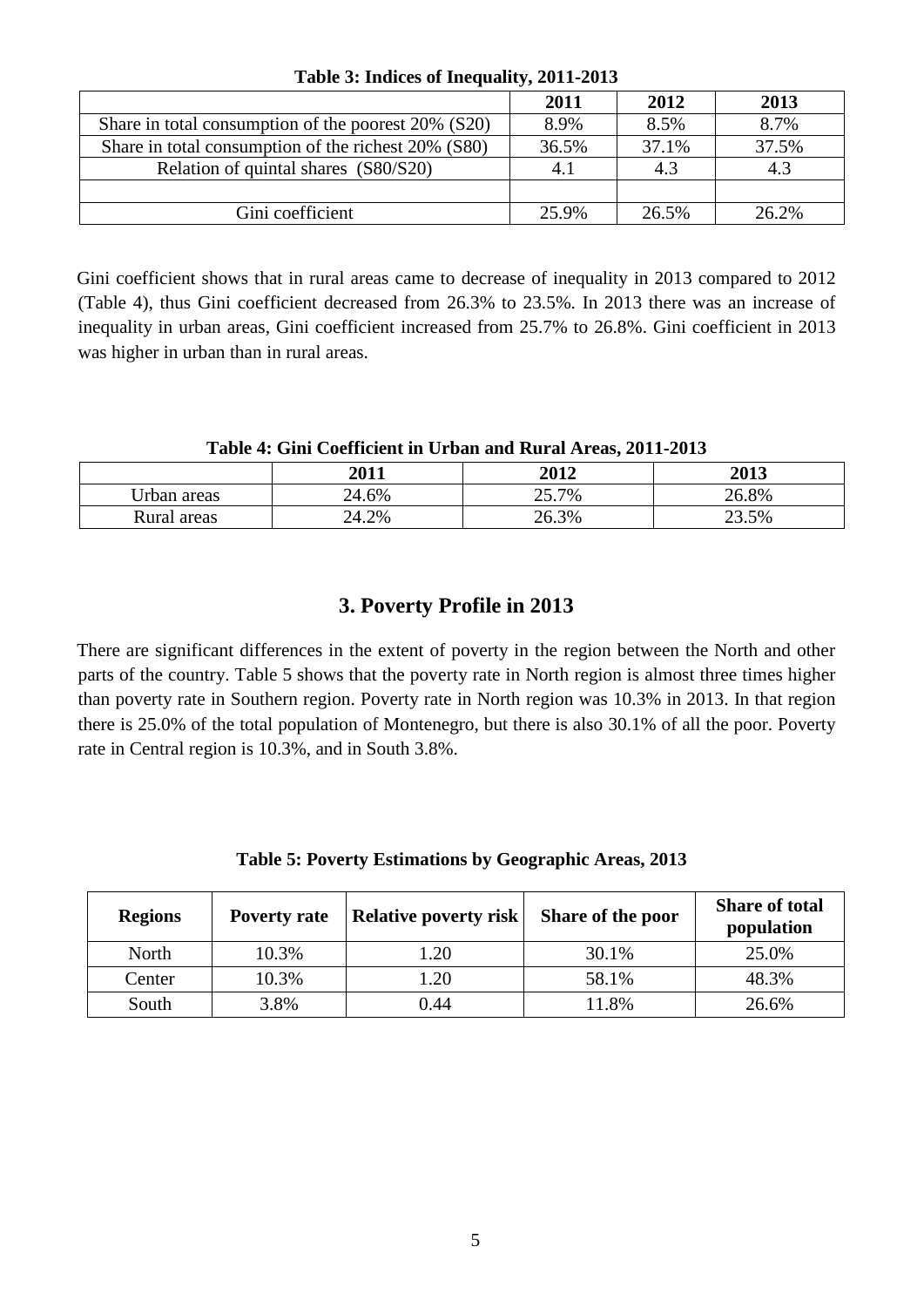Table 6 shows that the poverty rate in rural areas of Montenegro is higher than in urban areas. In urban areas poverty rate in 2013 was 7.9%, while in rural areas it was 9.7%. In Montenegro in rural areas live 42.4% of poor persons, while in urban areas there is 57.6%.

| <b>Table 6: POVERTY KISK DY LOCATION, 2013</b> |                        |                                 |                          |                                     |  |  |  |
|------------------------------------------------|------------------------|---------------------------------|--------------------------|-------------------------------------|--|--|--|
|                                                | <b>Poverty</b><br>rate | <b>Relative poverty</b><br>risk | <b>Share of the poor</b> | <b>Share of total</b><br>population |  |  |  |
| Urban areas                                    | 7.9%                   | 0.92                            | 57.6%                    | 62.5%                               |  |  |  |
| Rural areas                                    | 9.7%                   | 1.13                            | 42.4%                    | 37.5%                               |  |  |  |

**Table 6: Poverty Risk by Location, 2013**

Following division of urban areas to Podgorica and other urban areas, table 7 shows that poverty rate is higher in Podgorica (12.5%), than in other urban areas (4.9%). In rural areas the poverty rate in 2013 has amounted to 9.7%. There is 37.5% of the total population lives in rural areas, of which the share of poor is 42.4%.

|                   | <b>Poverty</b><br>rate | <b>Relative poverty</b><br>risk | <b>Share of the</b><br>poor | <b>Share of total</b><br>population |
|-------------------|------------------------|---------------------------------|-----------------------------|-------------------------------------|
| Podgorica         | 12.5%                  | 1.45                            | 36.2%                       | 24.9%                               |
| Other urban areas | 4.9%                   | 0.57                            | 21.5%                       | 37.5%                               |
| Rural areas       | 9.7%                   | 1.13                            | 42.4%                       | 37.5%                               |

# **Table 7: Poverty Risk by Location and Region, 2013**

Poverty is strongly connected with labor market status. The greatest risk of poverty has persons who are unemployed and children up to 15 years old (Table 8). Poverty rate is biggest for persons who are unemployed 13.4%, while for children up to 15 years old it is 13.2%. With other inactive persons from total population (17.5%) portion of the poor is 22.2% and poverty rate 10.9%. With selfemployed (pursuing agriculture for their own needs or managing small private businesses) poverty rate was 9.5%. The lowest poverty rate is among pensioners (5.2%) and employed persons (3.1%).

|                        | <b>Poverty</b><br>rate | <b>Relative poverty</b><br>risk | Share of the poor | <b>Share of total</b><br>population |
|------------------------|------------------------|---------------------------------|-------------------|-------------------------------------|
| Less than 15           | 13.2%                  | 1.53                            | 29.2%             | 19.0%                               |
| <b>Employed person</b> | 3.1%                   | 0.36                            | 8.9%              | 24.8%                               |
| Self-employed person   | 9.5%                   | 1.10                            | 2.7%              | 2.4%                                |
| Unemployed person      | 13.4%                  | 1.56                            | 24.5%             | 15.7%                               |
| Retired persons        | 5.2%                   | 0.60                            | 12.5%             | 20.6%                               |
| Other inactive persons | 10.9%                  | 1.27                            | 22.2%             | 17.5%                               |

# **Table 8: Poverty According to Activity Status, 2013**

According to the number of children in households, the higher poverty rates have families with three and more children aged up to 6 years (Figure 1). The lowest poverty rates have households with two children (4.5%) and households without children (6.8%). However, in households with one child poverty risk is double bigger than national average.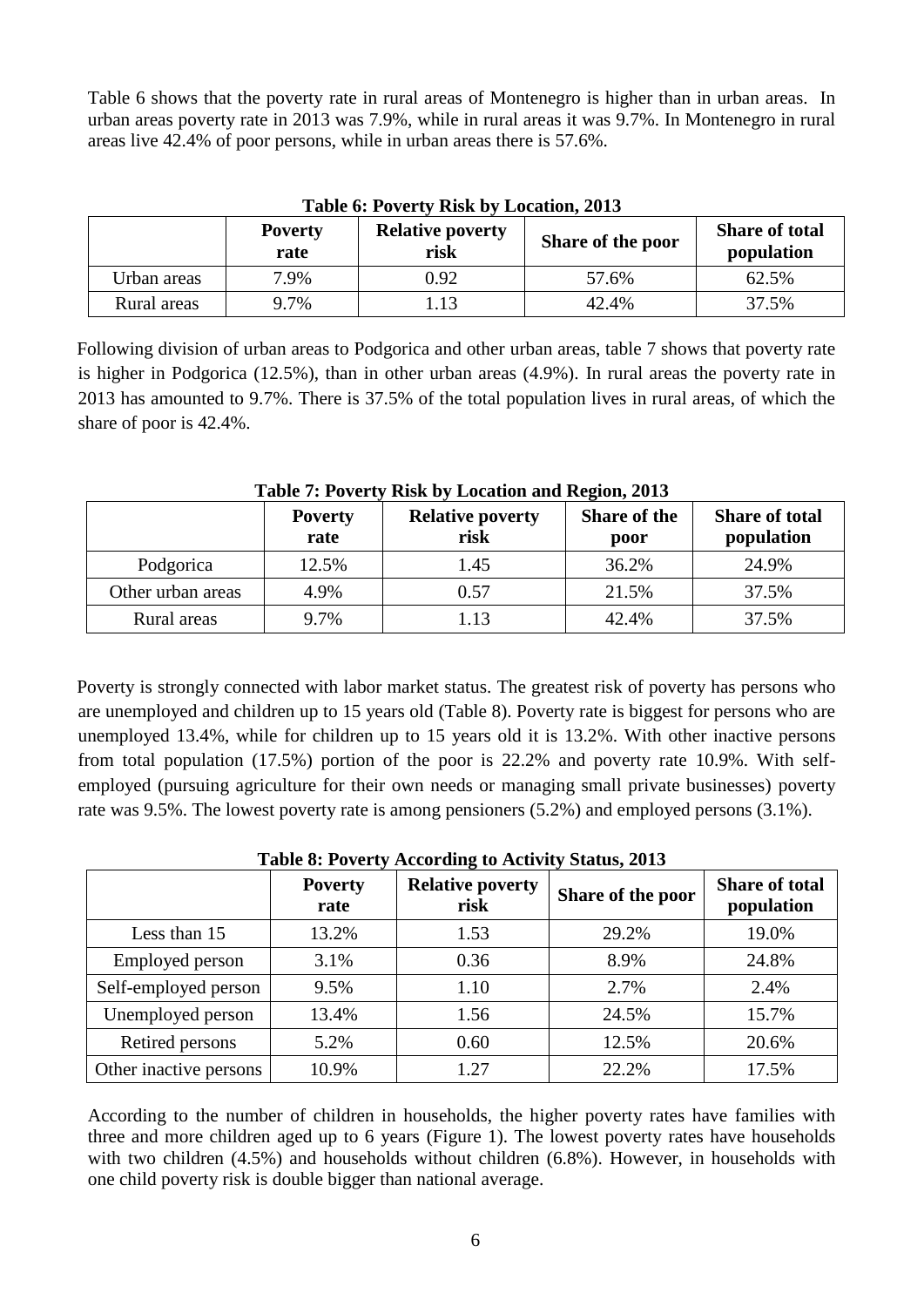

**Figure 1: Poverty Rate According to Number of Children (0-6 years) in Household, 2013**

Status activity of the household head affects on poverty risk of all household members. Poverty risk is biggest in households whose heads are unemployed person (2.23), and the least in households where head is employed person  $(0.71)$  and pensioner  $(0.76)$  (Table 9). In households whose heads are other inactive persons poverty risk is 1.90 times bigger than average and poverty rate was 16.3%. Household heads who are self-employed from total population (4.9%) make portion of the poor is 8.1% with poverty rate 14.2%.

|                        | <b>Poverty</b><br>rate | <b>Relative poverty</b><br>risk | <b>Share of the</b><br>poor | <b>Share of total</b><br>population |
|------------------------|------------------------|---------------------------------|-----------------------------|-------------------------------------|
| Employed person        | 6.1%                   | 0.71                            | 28.5%                       | 40.2%                               |
| Self-employed person   | 14.2%                  | 1.65                            | 8.1%                        | 4.9%                                |
| Unemployed person      | 19.2%                  | 2.23                            | 31.6%                       | 14.1%                               |
| Retired persons        | 6.5%                   | 0.76                            | 29.9%                       | 39.7%                               |
| Other inactive persons | 16.3%                  | 1.90                            | 2.0%                        | 1.1%                                |

**Table 9: Poverty According to Activity Status of Household Head, 2013**

Influence of the activity status of household head on living conditions is confirmed by structure of the poor observed according to this criterion (Figure 2). In 2013 29.9% of the poor lived in households whose head was pensioner and 31.6% lived in households whose heads were unemployed person while in households whose heads are other inactive persons live 2.0% of the poor.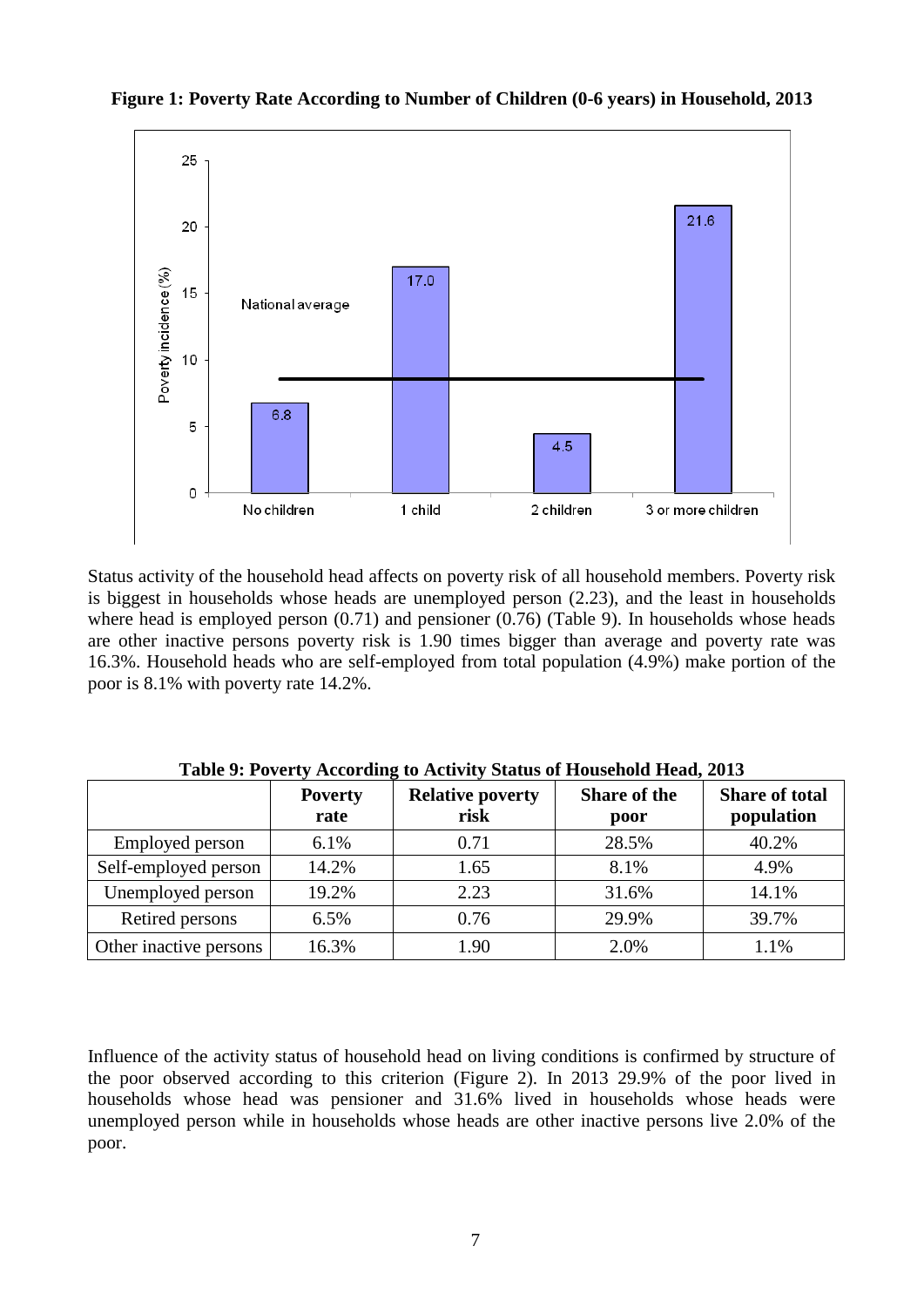

**Figure 2: Structure of Poverty by Status of Household Head, 2013**

The level of education has also strong influence on the poverty status. Having higher level of education, the poverty rate is less (Table 10). The highest poverty rates (17.1%) have persons with completed primary school (99% above average). Persons with three years secondary school are in better position regarding poverty rate of 5.6%, and poverty risk is for 65% above average.

| Table To . I overly by Equitation Level, 2015  |                        |                                 |                             |                                     |
|------------------------------------------------|------------------------|---------------------------------|-----------------------------|-------------------------------------|
|                                                | <b>Poverty</b><br>rate | <b>Relative poverty</b><br>risk | <b>Share of</b><br>the poor | <b>Share of total</b><br>population |
| Incomplete primary school                      | 16.1%                  | 1.87                            | 45.2%                       | 24.1%                               |
| Primary school                                 | 17.1%                  | 1.99                            | 34.0%                       | 17.1%                               |
| Secondary school<br>$(1-3 \text{ years})$      | 5.6%                   | 0.65                            | 9.2%                        | 14.2%                               |
| Secondary school(4 year)<br>and grammar school | 2.7%                   | 0.31                            | 9.8%                        | 30.9%                               |
| Higher and high education                      | 1.2%                   | 0.14                            | 1.9%                        | 13.8%                               |

**Table 10 : Poverty by Education Level, 2013**

Education of the household head is important influence on the poverty status. The biggest poverty rate have households whose head is person who incomplete primary school 25.9%. Although, 8.3% of the total population live in these households, 25.0% of those are poor people (Table 11). The poverty risk to individuals who live in households whose head has at least with three years secondary school is below the national average. Thus, there are 6.2% of such individuals who are poor. The poverty rate lower than the average exists in households whose heads are persons with four years secondary school or grammar school (3.3%). Of the total poor, there are 13.6% living in such households (Figure 3).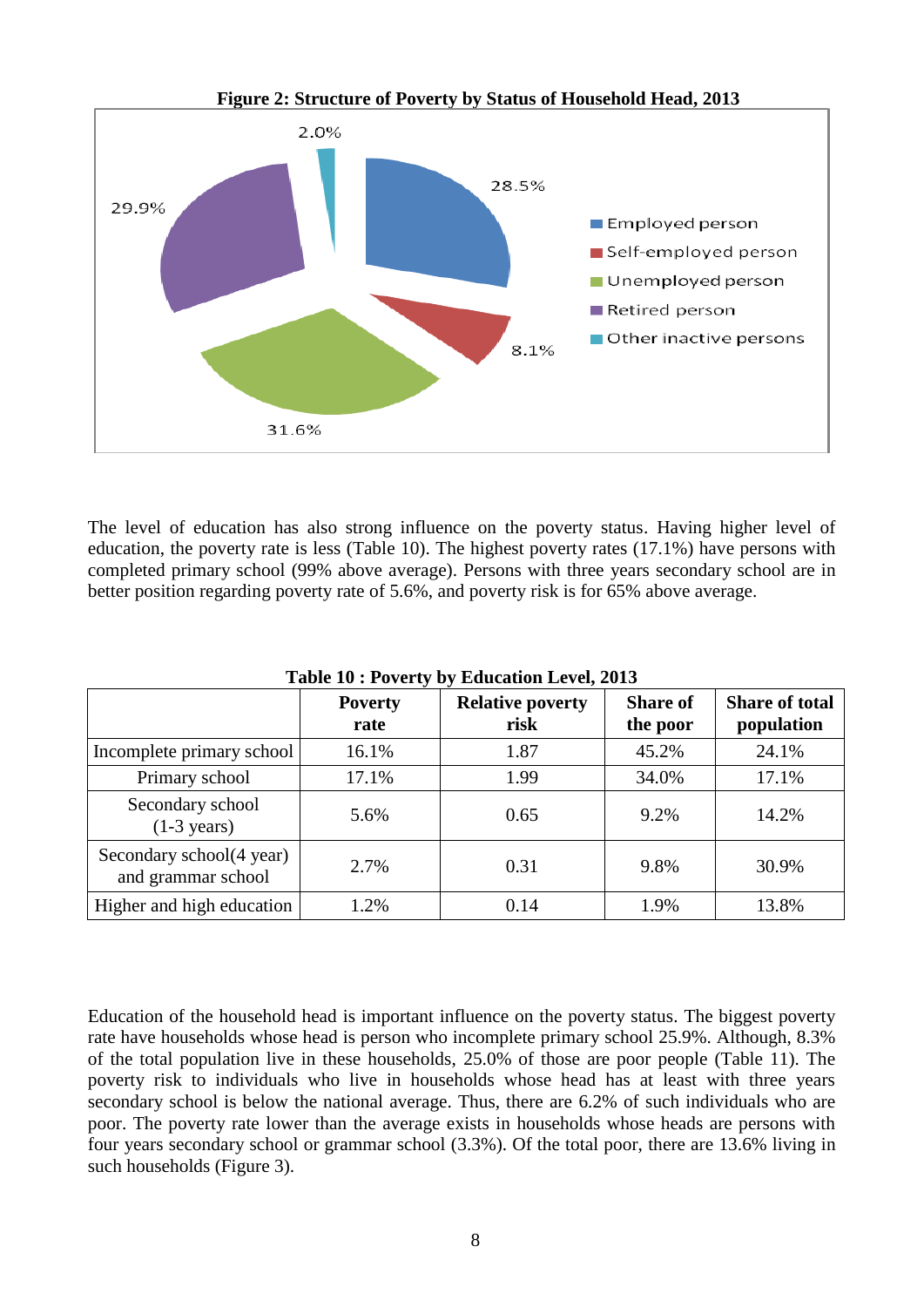|                                                | <b>Poverty</b><br>rate | <b>Relative poverty</b><br>risk | <b>Share of</b><br>the poor | <b>Share of total</b><br>population |
|------------------------------------------------|------------------------|---------------------------------|-----------------------------|-------------------------------------|
| Incomplete primary school                      | 25.9%                  | 3.01                            | 25.0%                       | 8.3%                                |
| Primary school                                 | 23.8%                  | 2.77                            | 43.0%                       | 15.5%                               |
| Secondary school<br>$(1-3 \text{ years})$      | 6.2%                   | 0.72                            | 15.5%                       | 21.4%                               |
| Secondary school(4 year)<br>and grammar school | 3.3%                   | 0.38                            | 13.6%                       | 35.2%                               |
| Higher and high education                      | 1.3%                   | 0.15                            | 2.9%                        | 19.5%                               |

**Table 11: Poverty by Education of Household Head, 2013**



**Figure 3: Poverty Structure by Education of Household Head, 2013**

Size of household has influence on poverty, too. Poverty rate was in 2013 above average in households with five and more members (Table 12). The biggest poverty rates have households with six members 21.9%. Their poverty risk is for 2.5 times bigger that national average. The lowest poverty risks have households with four members.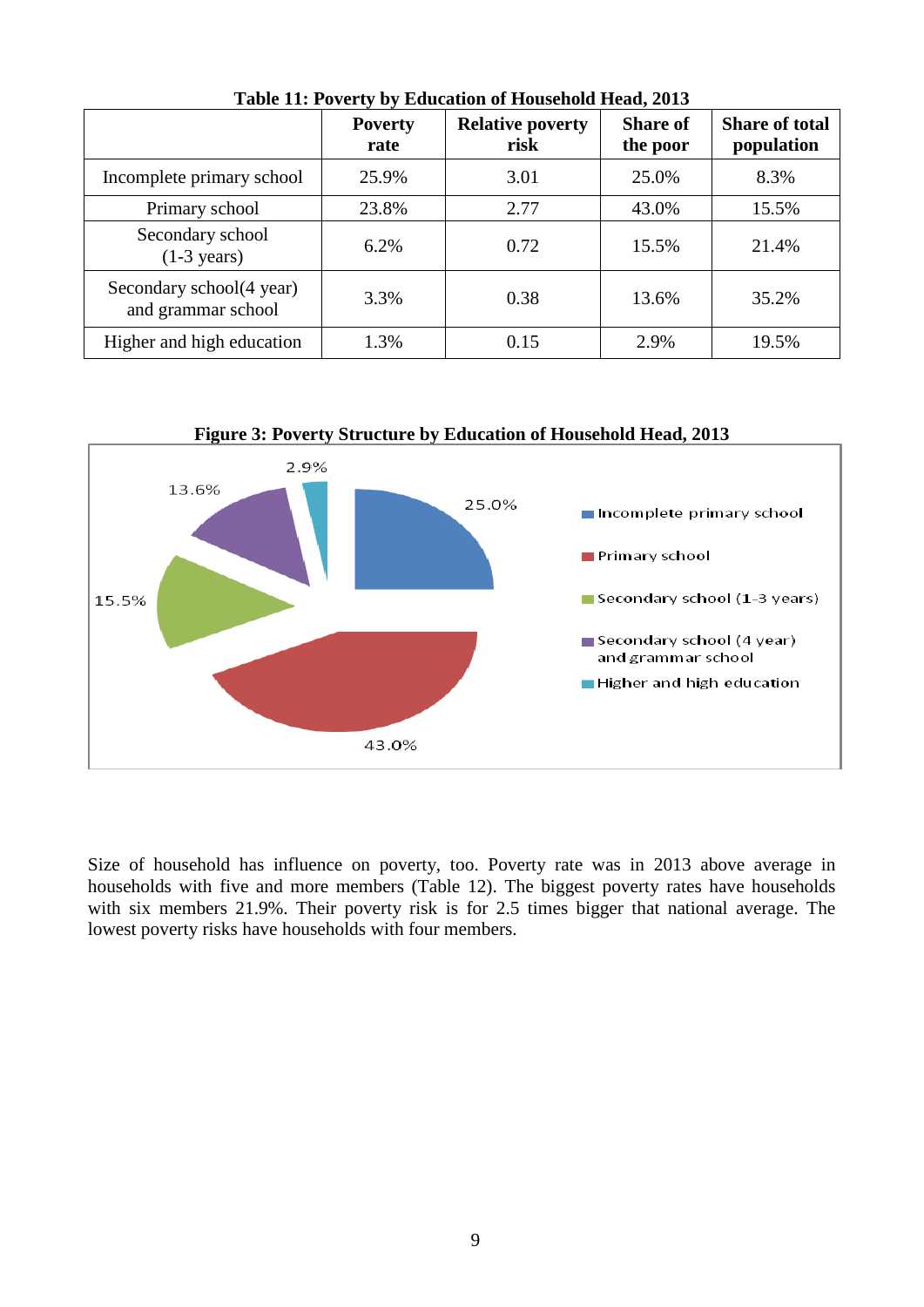| <b>Household size</b> | <b>Poverty</b><br>rate | <b>Relative poverty</b><br>risk | <b>Share of the</b><br>poor | <b>Share of total</b><br>population |
|-----------------------|------------------------|---------------------------------|-----------------------------|-------------------------------------|
| One person            | 4.9%                   | 0.57                            | 4.3%                        | 7.5%                                |
| Two persons           | 3.9%                   | 0.45                            | 5.9%                        | 13.0%                               |
| Three persons         | 6.5%                   | 0.76                            | 12.0%                       | 15.8%                               |
| Four persons          | 3.0%                   | 0.35                            | 9.2%                        | 26.0%                               |
| Five persons          | 12.2%                  | 1.42                            | 30.9%                       | 21.8%                               |
| Six persons           | 21.9%                  | 2.55                            | 26.8%                       | 10.5%                               |
| Seven and more        | 17.7%                  | 2.06                            | 11.0%                       | 5.3%                                |

**Table 12: Poverty Risk According to Size of Household , 2013**

Regular wages provide low level of poverty risk. In 2013 the lowest poverty rate was in households which had as main sources income from agriculture and business (4.4%), and is slightly bigger in households which main source of income are wages from private sector (Table 13). The biggest poverty rate was in households where "transfers and other "are main source of incomes 33.6%. Although it is relatively small group of citizens (8.8%), they make 34.3% of all poor (Figure 4). There are 21.6% of the population living in households whose main source of are wages from public sector. In those households live 19.1% of the poor.

| Table Is, I grefty Islah by Blain Household Income, 2015 |                        |                                 |                             |                                     |
|----------------------------------------------------------|------------------------|---------------------------------|-----------------------------|-------------------------------------|
|                                                          | <b>Poverty</b><br>rate | <b>Relative poverty</b><br>risk | <b>Share of</b><br>the poor | <b>Share of total</b><br>population |
| Wages (public sector)                                    | 7.6%                   | 0.88                            | 19.1%                       | 21.6%                               |
| Wages (private sector)                                   | 5.2%                   | 0.60                            | 21.2%                       | 35.3%                               |
| Agriculture and household<br>business                    | 4.4%                   | 0.51                            | 2.6%                        | 5.1%                                |
| Pensions                                                 | 6.7%                   | 0.78                            | 22.8%                       | 29.3%                               |
| Transfer and other                                       | 33.6%                  | 3.91                            | 34.3%                       | 8.8%                                |

**Table 13: Poverty Risk by Main Household Income, 2013**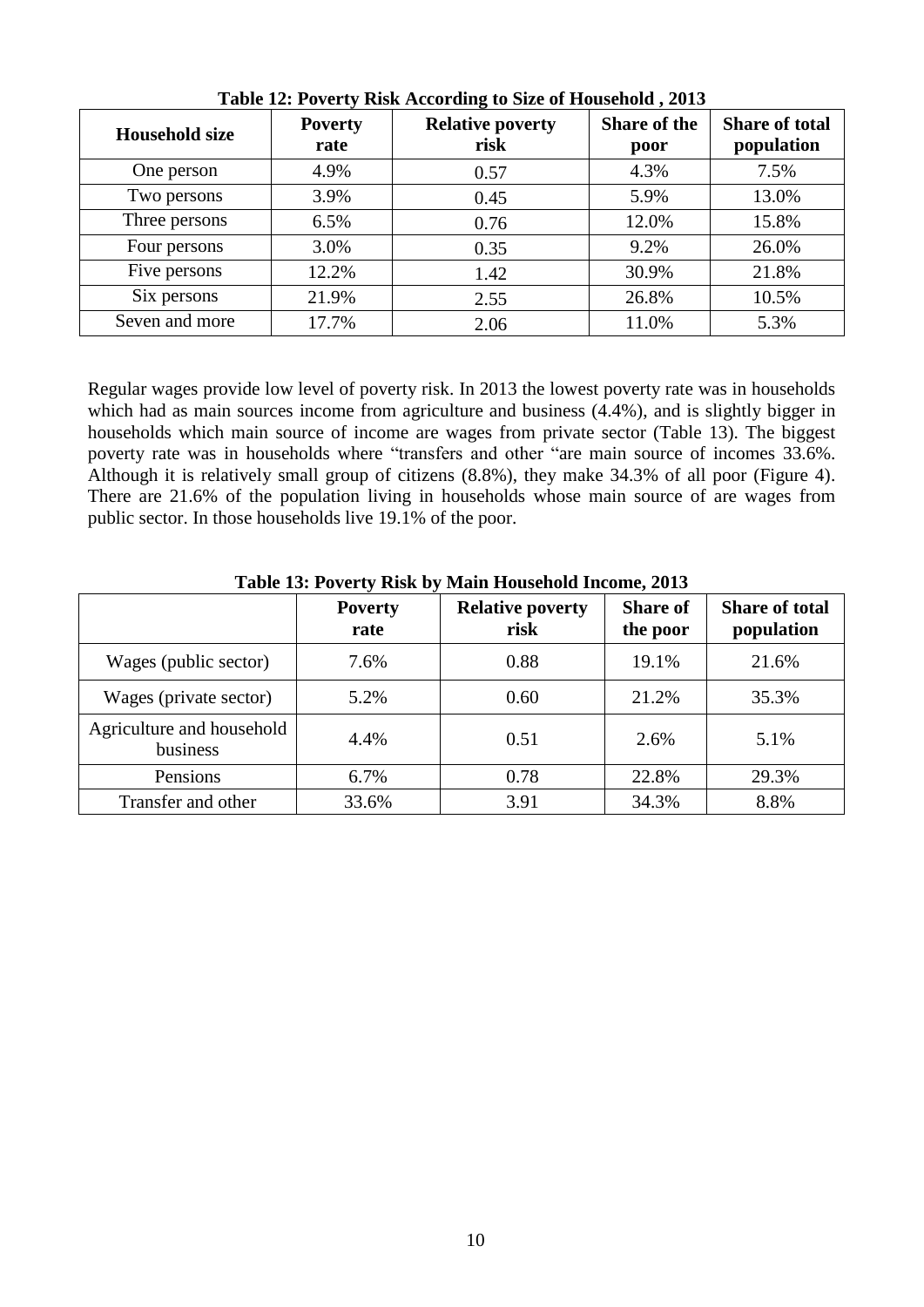

**Figure 4: Structure of the Poor by the Main Household Income Source, 2013**

# **4. Results review**

In 2013 poverty rate is decreased. It was also contribution of available indicators on real GDP, movement of average real wages without taxes and contribution, consumption and index of consumer prices. Rural population faces higher poverty risk comparing to urban population. Poverty rate in Northern region is almost three times higher from poverty rate in Southern region.

Decreasing of poverty happened along with decrease of inequality. Gini coefficient has decreased from 26.5% in 2012 to 26.2% u 2013, actually it decreased by 0.3 percentage points.

Poverty profile presented in the third part of the study identified the following characteristics of the poor in Montenegro:

- Comparing to the other parts of country poverty frequency is significantly bigger in Northern region.
- The poor usually lives in large households. The biggest poverty rates have households with six members.
- In household with three and more children poverty risk is 2.5 time bigger that national average.
- The poverty risk is the least in households which have as head employed persons or pensioner.
- Wages, whether from private or public sector, provide in most cases enough resources for households so that their members can avoid absolute poverty.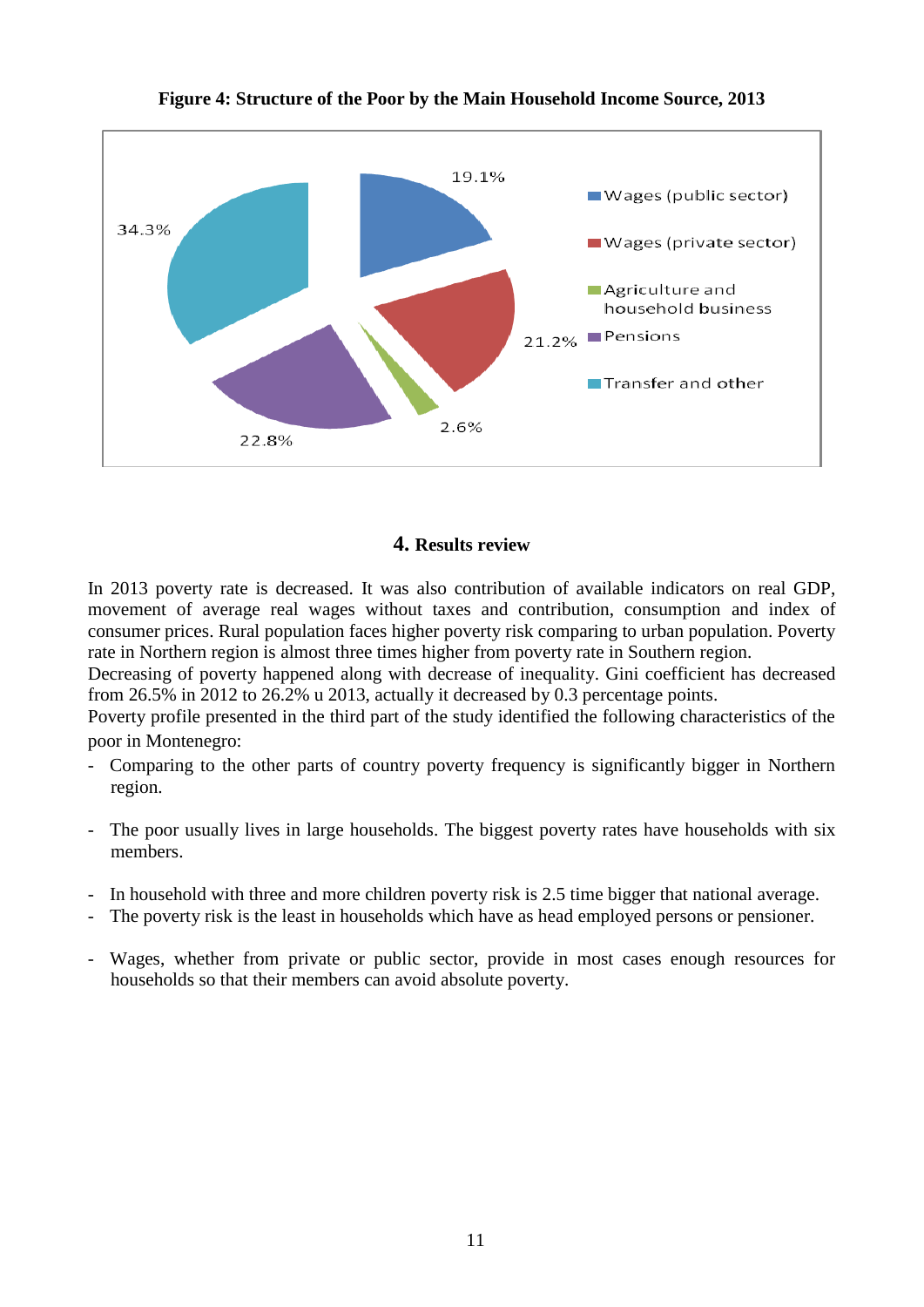### **ANNEX 1:**

### **METHODOLOGY OF POVERTY ESTIMATION IN MONTENEGRO**

Poverty estimation in Montenegro presented in this study is based on the absolute poverty line constructed using key parts of the World Bank methodology described in Ravallion  $(1994)^{1}$ . Absolute poverty line was calculated in details by Statistical Office of Montenegro (MONSTAT) based on Household Budget Survey (HBS) data for 2006. Poverty line for 2006 was estimated at  $€144.68$  per equivalent adult. This poverty line serves as "anchor" to which the poverty line estimations and all poverty indicators are connected in the entire period 2006-2013. For purpose of poverty estimation for 2011 up to 2013 absolute poverty line from 2006 is modified for inflation rate, i.e. with average annual price that is shown by index of consumer prices.

Main data for poverty analysis is taken from HBS. It is nationally representative survey carried out regularly by MONSTAT since 2005 and harmonized with international standards and EUROSTAT recommendations. The data on income and expenditures of households, supply with permanent consumer goods, demographic and socio-economic characteristics of households and other are collected by the HBS questionnaire filled in by every selected household.

Methodology for providing absolute poverty line for 2006 is consisted of four main steps: (i) calculation of total consumption from HBS data, (ii) adjustment to differences in the household size and structure, (iii) adjustment to differences in regional prices; (iv) constructing of absolute poverty line for 2006.

(i) The consumption is used as the main indicator for living standards estimation in Montenegro. It was taken into account that within mutual comparison higher consumption value indicates higher living standard for certain households. For this reason the first step in poverty estimation was construction of consumption indicators compliant with this request. Consumption is estimated based on HBS with certain modifications in relation to standard calculation of household consumption. The aggregate of household consumption needed for poverty estimation includes the following categories:

\_\_\_\_\_\_\_\_\_\_\_\_\_\_\_\_\_\_ <sup>1</sup> See at Ravallion, M. 1994. *Poverty Comparisons*, Fundamentals of Pure and Applied Economics 56. Chur, Switzerland: Harwood Academic Press.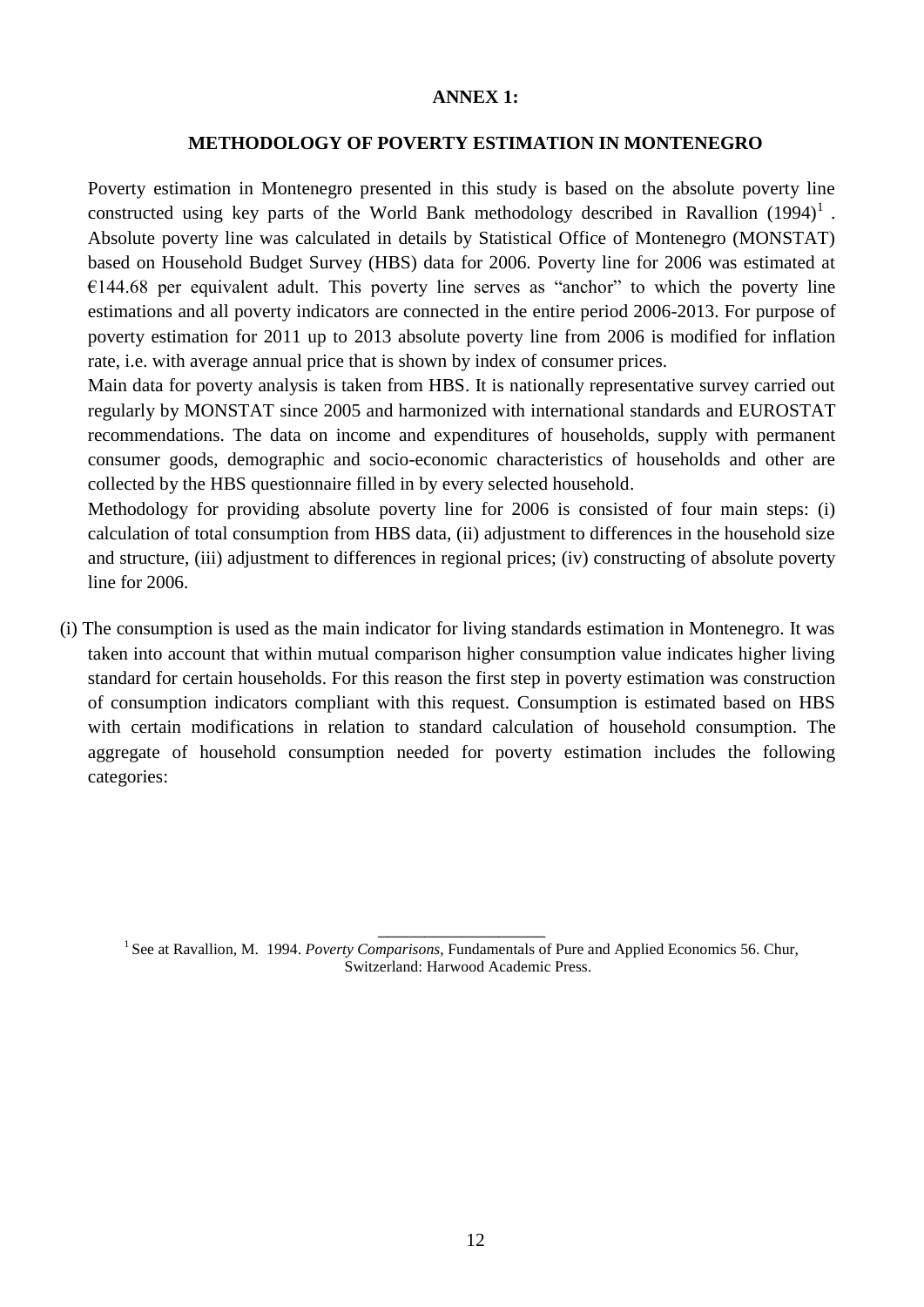- Food, alcohol and tobacco: expenses related to purchase of food products are included together with estimated consumption value from own production and estimated value of gift. Only consumption for personal use of household is taken into account, while products purchased for business or agriculture are excluded. Also, expenses from giving gifts are excluded.
- Non-food products: there are included expenses of (a) clothes and footwear, (b) housing, water, electricity, gas, and other fuels, (c) small household appliances and regular maintenance of dwelling, (d) health, (e) transport, (f) communication, (g) leisure and culture, (h) education, (i) restaurants, café bars and hotels, and (j) other goods and services.

It should be said that expenses from purchase of large permanent goods in this study are not included in total household consumption because they happened occasionally and in large amounts, and because of this they are not connected consistently with household financial state. Namely, large expense in one month for purchase of certain permanent consumption product (for ex. refrigerator) does not need to mean that this household has high living standard.

(ii) For purpose of better comparison of living standards between households of different number of members and their age, total consumption calculated at the household level is adapted to these differences by using of modified OECD scale. Modified OECD scale has been selected because of its simplicity and harmonization with current Eurostat practice. The same scale is prevailing in most of studies on living standards across Europe.

Accordingly, equivalent household size is firstly calculated as a weighted sum of number of household members, where first adult in household is calculated as 1, second adult as 0,5, and each child up to 14 years as 0,3. Total consumption in household is divided with equivalent household size so that consumption by adult equivalent (or equivalent consumption) can be received. This consumption measure is used for all comparisons of living standards by households. The higher equivalent consumption of certain household is, it is considered that household has higher living standard. It is considered that all members within one household have the same living standards.

(iii) Consumption of households is adapted to price differences between regions. For this purpose there are constructed special indices for three main regions in Montenegro (North, Central, and South region) in this study on the basis of price information collected by HBS. Regional price indices indicate that price level in the South region is, for example, higher than price level in the North region. Total consumption of each household is divided by regional price index, and that index has average prices in Montenegro as a basis (Montenegro=100). In this way it is possible that certain amount of consumption (for ex.  $E100$ ) gives possibility purchasing of equal goods and services quantity no matter in which part of Montenegro a household is situated.

(iv) Absolute poverty line has been constructed in compliance with the method "expenses for basic living needs" and it is consisted of main components: (a) poverty line for food (i.e. expenses of minimal consumption basket) and (b) appropriate expenses for purchase of basic non-food products. Both components summed up together give total absolute poverty line. Minimal food basket was selected to satisfy basic nutrition needs of population in this part of the world (2288 kcal/daily per person) under FAO proposal (Food and Agriculture Organization). Composition of minimal food basket reflects population nutrition of lower material welfare. Expenses of minimal food basket are calculated by multiplying quantities from minimal food basket with appropriate prices. Expenses of minimal food basket are the basis for total poverty line calculation. The idea is that those households spending on food exactly as expenses of minimal food basket are, actually they spend on all other products as much as minimum of basic needs is. Linear regression model was used for practical estimation in the study so that minimal expenses for other products can be estimated on the basis of expenses of minimal food basket, and in this way to calculate total poverty line as a sum of minimal expenses for food and minimal expenses for other products.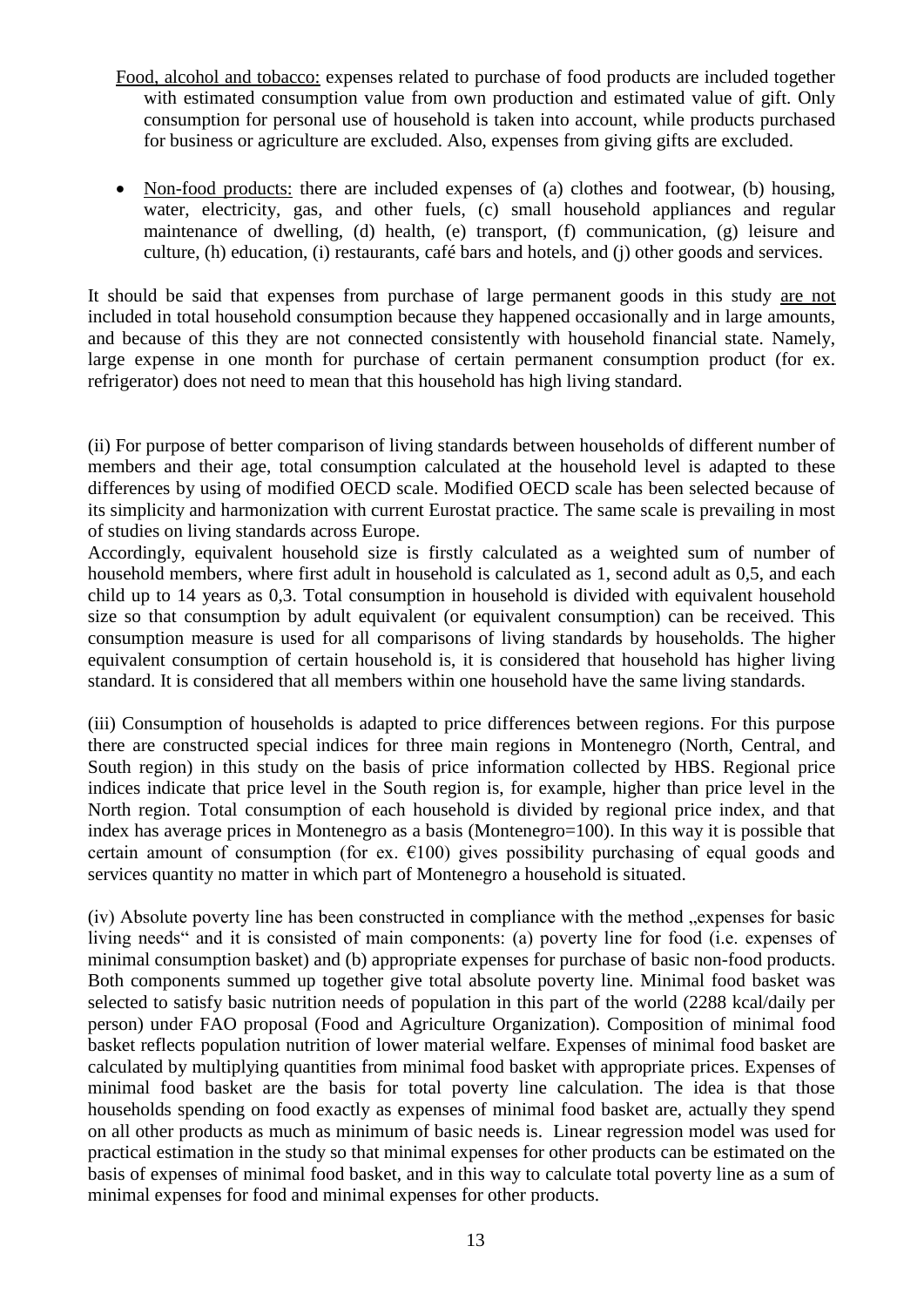Regression method was used in estimation of absolute poverty line and in other countries in the region.

Appliance of methodological steps (i)-(iv) on the data from HBS for 2006 gave the poverty line of EUR 144.68 by equivalent adult per month (see Monstat and World Bank, 2008). Thus relatively complicated method for absolute poverty line estimation is not repeated every year, and the poverty line for 2006 can be used for other years too, but it has to be adapted for inflation compared to base 2006. As inflation measure there should be taken total price changes of goods and services for personal consumption. Appropriate measure in Montenegro is average annual index of consumer prices. Poverty line for 2012 has been increased with consumer prices of 2.2% in 2013 so that the absolute poverty line for 2013 can be calculated amounted now  $\epsilon$ 186.45 per equivalent adult.

When comparing poverty in the period 2006-2013 Monstat ensured that (i) the same method for calculation of consumption aggregate is applied, (ii) the same equivalence scale and comparable regional price indices are applied, and that (iii) data sources that are used (HBS) as well as all estimation procedures are comparable during the years observed.

Absolute poverty line used by Monstat for poverty analysis is nationally specific line and cannot be used for international comparisons, only for monitoring of state and change of poverty in Montenegro.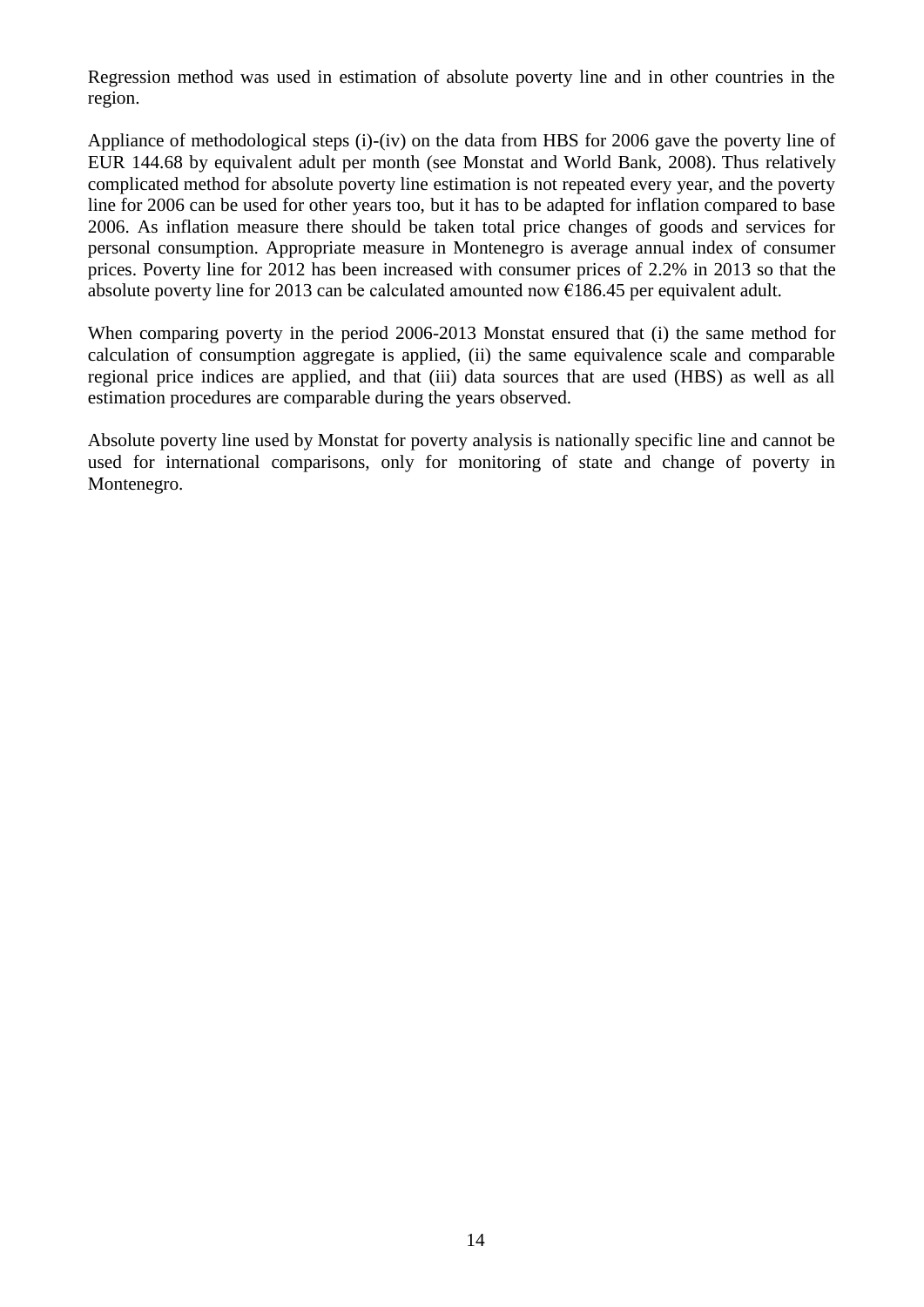#### **ANNEX 2: MEASURES INEQUALITY AND POVERTY INEQUALITY**

#### **Poverty measures**

Indicators (or measures) of poverty are statistical functions that convert the relation between consumption and poverty line for observed households and persons into one number representing perceived poverty status.

Nowadays, three poverty measures from so called FGT measure group (Foster, Greer and Thorbecke,  $1984$ <sup> $1$ </sup> are used for purpose of absolute poverty researches, and these are poverty rate  $P(0)$ , poverty gap  $P(1)$ , and squared poverty gap  $P(2)$ .

#### *Poverty Rate – P (0)*

**Poverty rate** (poverty index, poverty incidence) is the simplest and the most often used measure calculated as a share (percentage) in total population of persons with equivalent consumption less than poverty line:

$$
P(0) = \frac{q}{n},\tag{1}
$$

*q* is number of the poor, in other words, persons living in households with equivalent consumption *c* less than poverty line *z*. Thus, *P (0)* simply measures proportion of population (persons) living in the poverty.

Basic information on poverty is provided by the poverty rate, but are the poor equally poor or are some extremely poor, and are other very close to poverty line is information not provided by the poverty rate. Because of this, also other indicators are used in the poverty analysis.

#### *Poverty gap – P (1)*

**Poverty gap** is the product of poverty rate and the average deviation of consumption of the poor from poverty line, shown as a percentige of poverty line. Poverty gap is calculated using formula:

$$
P(1) = \frac{1}{n} \sum_{i=1}^{q} \frac{z - c_i}{z},
$$
\n(2)

*z* is poverty line, *c<sup>i</sup>* is equivalent consumption of persons *i*, *q* is number of poor persons, and *n* is total number of person in population. Measure P(1) is sum of relative difference between equivalent consumption and poverty line and that difference is counted only for poor persons and it is divided with total population ,actually it is shown " per citizen" and " comparing to poverty line ". For measure *P (1*) is often said that it indicates **poverty depth**.

\_\_\_\_\_\_\_\_\_\_\_\_\_\_\_\_\_\_\_\_\_\_\_\_\_\_\_\_\_ <sup>1</sup> See in Foster, James, Joel Greer and Erik Thorbecke (1984) "A Class of Decomposable Poverty Measures," *Econometrics*, 52(3), p. 761-766.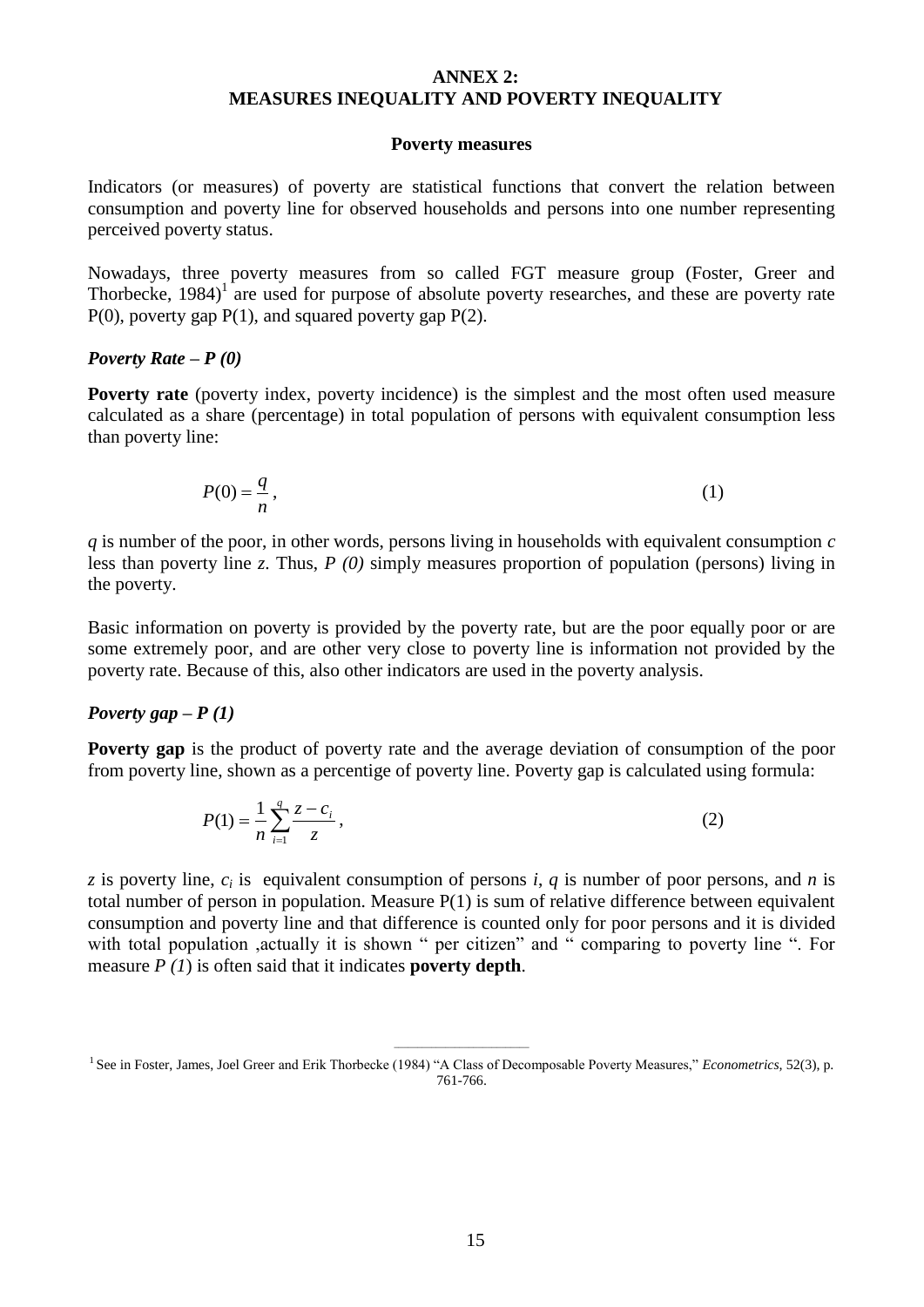Poverty gap is a useful indicator for estimation of resources needed to deliver the poor from poverty by means of money transfers perfectly directed to the poor with unchanged other conditions. For example, poverty gap of 0.10 (or 10%) means that money transfers in the amount of 10% are needed for delivering of all persons, in average per inhabitant, from poverty.

# *Poverty severity – P (2)*

Measure under name poverty severity is received as squared poverty gap:

$$
P(2) = \frac{1}{n} \sum_{i=1}^{q} \left[ \frac{z - c_i}{z} \right]^2,
$$
 (3)

By squaring of relative deviation from poverty line, higher weight is given to the poorest persons, in other words, to those whose consumption is more distant from poverty line. In this way also inequality among the poor is taken into account.

### **Inequality measures**

**Share in consumption of**  $x\%$  is simple direct measure of inequality, useful when attention is to be directed only to the poorest, for example the poorest, 10% or 20%. When share of the poorest in distribution of total consumption decreases we can say that inequality in society increase observed from position of the poorest citizens.

**Ratio of quintal shares (s80/s20)** is relation of average consumption of 20% the richest and 20% the poorest citizens. Bigger ratio is, the differences are bigger among rich and poor, actually bigger is inequality in society.

**Gini coefficient** is the most popular measure of inequality. Comparing to the measures based on the shares in consumption of the poorest and the richest citizens, Gini coefficient takes into consideration all elements of distribution, actually consumption of all persons in society. Coefficient takes value between 0 and 1. Bigger coefficient indicates bigger inequality. Value 0 indicates situation of complete equality (all persons have equal consumption or income), while value 1 indicates situation of complete inequality (one person has entire income or consumption in the society, all others have nothing).

There is number of mathematics expressions for calculation Gini coefficient. One of the most practical is:

$$
G = \frac{2}{n^2 \mu} \sum_{i=1}^{n} i c_i - \left(\frac{n+1}{n}\right),
$$
 (4)

all persons are marked with index i in compliance with order in non-decreasing series of their equivalent consumption c1≤ c2≤...≤ ci ≤...≤cn (in other words i is ordinal number of place ordered by consumption size), average consumption is marked  $\Box$ , and n is number of persons in population.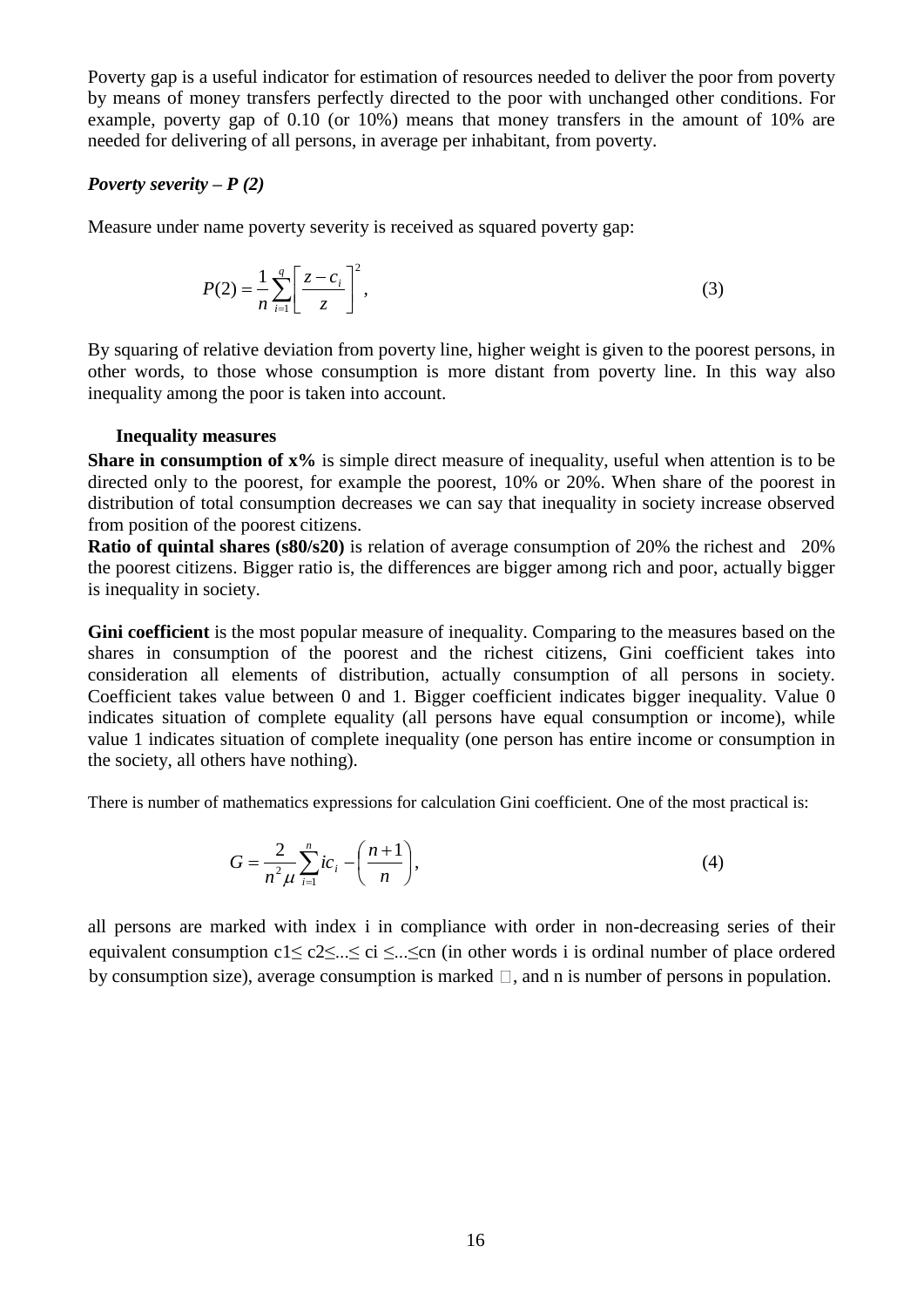#### **ANNEX 3:**

#### **SENSIBILITY OF ESTIMATION OF POVERTY ON ELECTION OF POVERTY LINE**

Estimation of poverty is always connected with possibility that poverty line is not completely defined. Thus, it is useful to show main results with presumption that poverty line is slightly bigger, i.e. slightly less than line that was used in order to see whether results significantly change.

Sensibility of poverty rate on poverty line is shown in table P1. If poverty line would be bigger for 5% than those used in this study, then poverty rate in 2013 would be 10.1% instead of 8.6%. It is possible to come to such deviation because of error in measure of the price change rat that the poorest are faced with. If the poverty line for 25%, higher than national absolute poverty line then will be recorded a higher rate of poverty in all years, 20.2% in 2011, 23.1% in 2012 and 21.0% in 2013. It should be noted that the poverty rate in 2013 decreased compared to 2012 in the case of using such "general" poverty line. This would happen even if the poverty line increased by only 5% compared with the national absolute poverty line. This result shows that an increasing proportion of the population has a consumption that is only slightly higher than the absolute poverty line, and that there is a danger that they become poor in case of further decline in living conditions. In the case that the poverty line is lower than the one used in this study, the poverty rate would be significantly less.

|                        | <b>Poverty rate</b> |      |      |
|------------------------|---------------------|------|------|
|                        | 2011                | 2012 | 2013 |
| Estimated poverty rate | 9.3                 | 11.3 | 8.6  |
| $+5%$                  | 11.6                | 14.1 | 10.1 |
| $+10%$                 | 13.7                | 15.7 | 14.5 |
| $+20%$                 | 18.0                | 19.8 | 18.5 |
| $+25%$                 | 20.2                | 23.1 | 21.0 |
| $-5%$                  | 7.4                 | 9.3  | 7.3  |
| $-10%$                 | 6.0                 | 7.5  | 6.9  |
| $-20%$                 | 4.0                 | 4.9  | 4.6  |
| $-25%$                 | 3.3                 | 3.6  | 3.5  |

**Table P1: Sensibility of Poverty Rate on Poverty Line, 2011 – 2013 (%)**